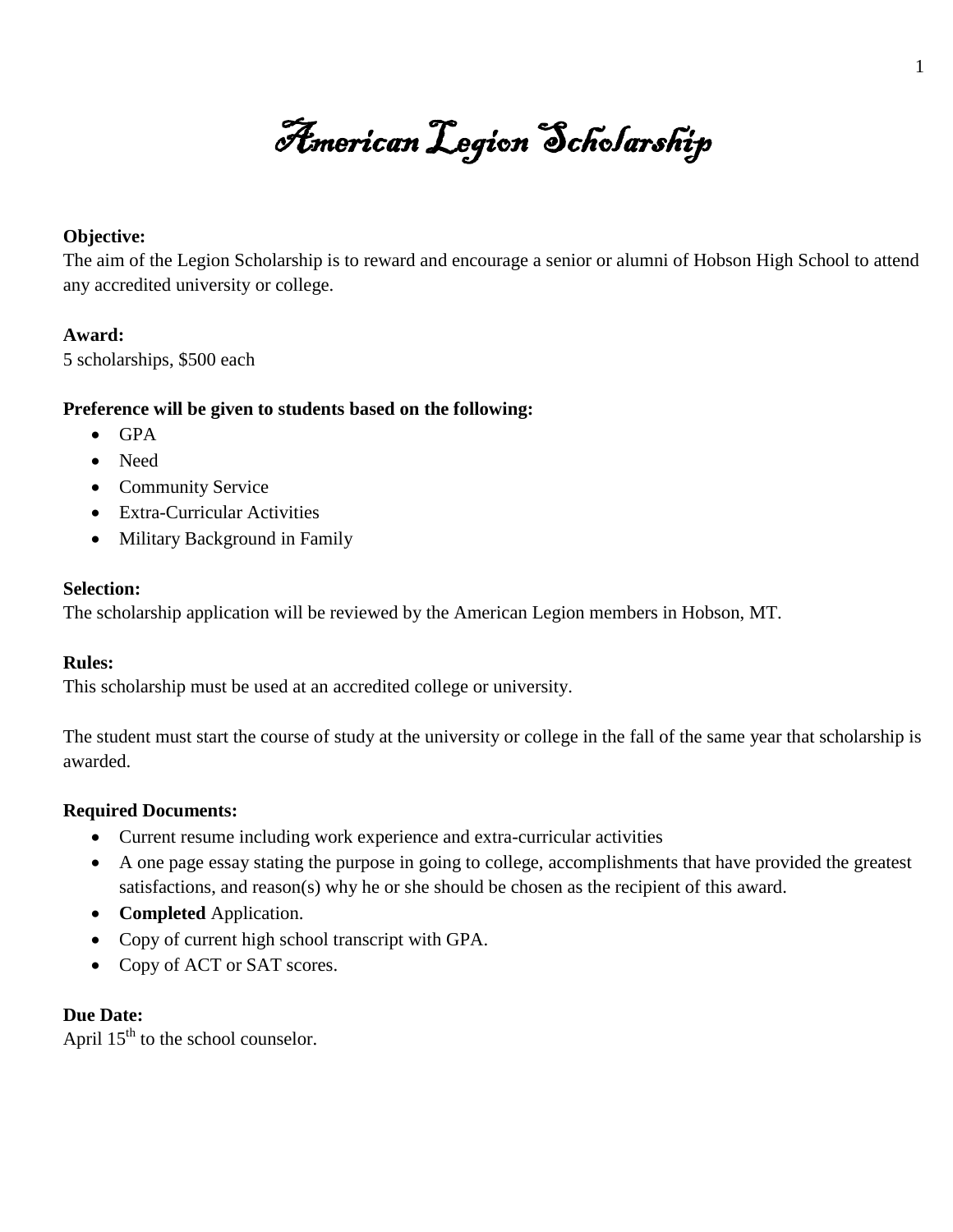# **AMERICAN LEGION SCHOLARSHIP APPLICATION (Must be received by April 15th by the Hobson Counselor)**

|  |                                            | GRADUATION DATE: ______ |                                                                                                                                                                       |  |
|--|--------------------------------------------|-------------------------|-----------------------------------------------------------------------------------------------------------------------------------------------------------------------|--|
|  |                                            | (City) (State) (Zip)    | (Telephone)                                                                                                                                                           |  |
|  |                                            |                         |                                                                                                                                                                       |  |
|  |                                            |                         |                                                                                                                                                                       |  |
|  | FAMILY MILITARY BACKGROUND (If available): |                         |                                                                                                                                                                       |  |
|  |                                            |                         |                                                                                                                                                                       |  |
|  |                                            |                         |                                                                                                                                                                       |  |
|  |                                            |                         |                                                                                                                                                                       |  |
|  |                                            |                         |                                                                                                                                                                       |  |
|  |                                            |                         |                                                                                                                                                                       |  |
|  |                                            |                         |                                                                                                                                                                       |  |
|  | A. Post-Secondary Institution:             |                         | POST-SECONDARY SCHOOLING: (Please complete this section if you plan to attend a Post-Secondary<br>Institution: i.e. University, College, Vocational or Trade School.) |  |
|  |                                            |                         |                                                                                                                                                                       |  |
|  |                                            |                         | 2. Course of study:                                                                                                                                                   |  |
|  |                                            |                         |                                                                                                                                                                       |  |
|  |                                            |                         | 4. Length of time to complete program: (years) __________________________________                                                                                     |  |
|  |                                            |                         |                                                                                                                                                                       |  |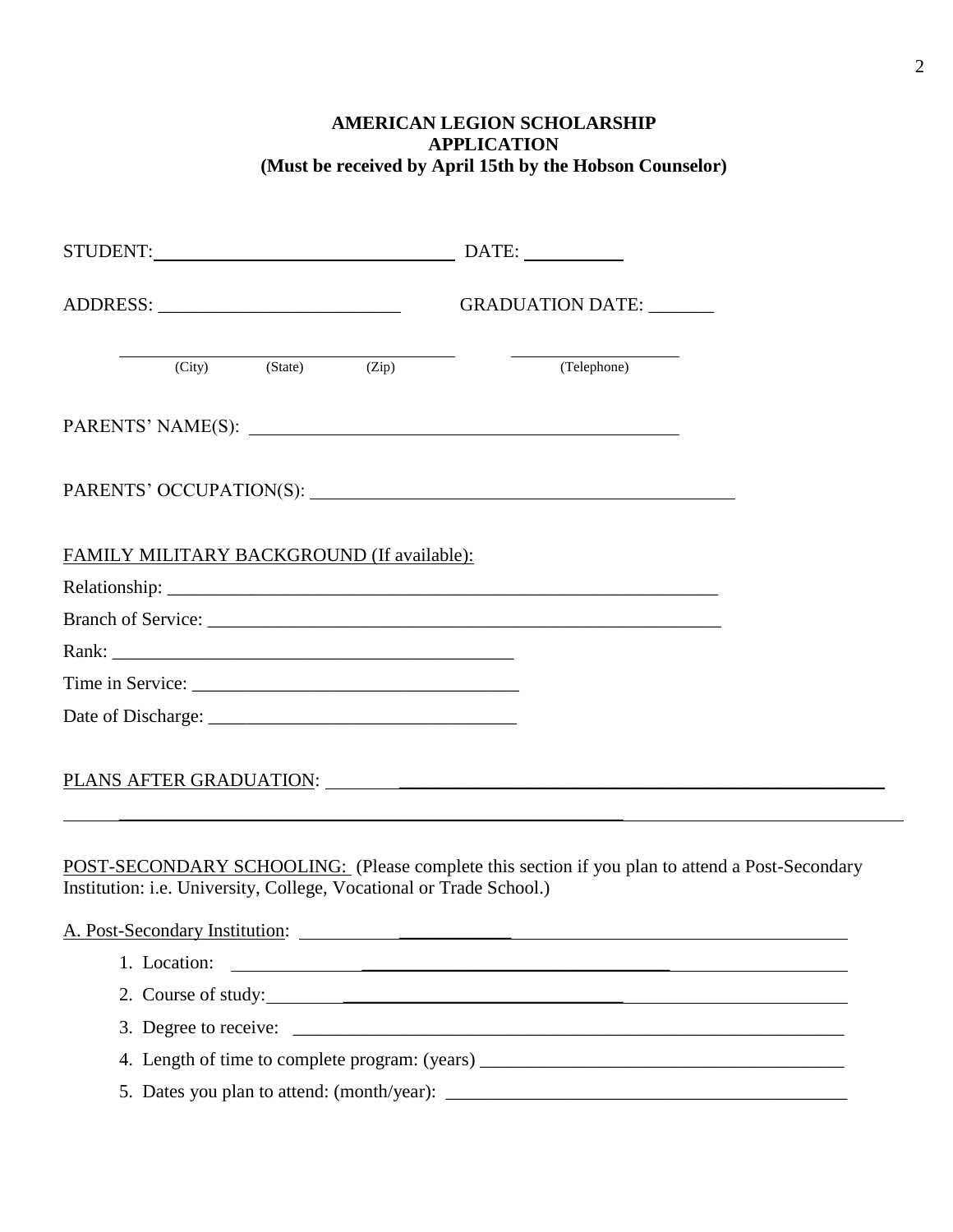# B. Post-Secondary Costs for One (1) Academic year: (3 Qtrs./2Sems.)

| 1. Tuition and Fees                                                                                                              |                                                                                                                               |                                     | \$ _________ (per academic yr.)  |
|----------------------------------------------------------------------------------------------------------------------------------|-------------------------------------------------------------------------------------------------------------------------------|-------------------------------------|----------------------------------|
| 2. On-campus housing:                                                                                                            |                                                                                                                               |                                     | \$ ________ (per academic yr.)   |
| On-campus meals:<br>3.                                                                                                           |                                                                                                                               |                                     | \$ _________ (per academic yr.)  |
| 4.                                                                                                                               | Books/Supplies: (est.)                                                                                                        |                                     | \$ ________ (per academic yr)    |
| 5.                                                                                                                               |                                                                                                                               |                                     | \$ _________ (per academic yr.)  |
|                                                                                                                                  | <u> 1990 - Johann Barbara, martin a</u>                                                                                       |                                     | $\frac{1}{2}$ (per academic yr.) |
| <b>Total Costs:</b><br>6.                                                                                                        |                                                                                                                               |                                     | \$ _________ (per academic yr.)  |
| $1.$ ________________________%                                                                                                   | C. Family Contribution: (Percentage % of family financial support available<br>to reduce the total cost of one academic year) |                                     |                                  |
| HIGH SCHOOL GRADE POINT AVERAGE: (GPA: 9TH-12TH Grade / 7 Semesters)                                                             |                                                                                                                               |                                     |                                  |
|                                                                                                                                  |                                                                                                                               | <b>Guidance Counselor Signature</b> | Date                             |
| IV. HIGH SCHOOL ACTIVITIES:<br>(List activities, years involved in them, and any leadership positions held in those activities.) |                                                                                                                               |                                     |                                  |
| <b>Activity</b>                                                                                                                  | Years                                                                                                                         | <b>Leadership Position(s)</b>       |                                  |
|                                                                                                                                  |                                                                                                                               |                                     |                                  |
|                                                                                                                                  |                                                                                                                               |                                     |                                  |
|                                                                                                                                  |                                                                                                                               |                                     |                                  |
| Please use the other side of this page if additional space is needed.                                                            |                                                                                                                               |                                     |                                  |
| HONORS /AWARDS: (School and Community)<br>V.<br>Honors/Awards                                                                    | Organization/Activity                                                                                                         |                                     | Year(s)                          |

|                                                                                 | and the contract of the contract of the contract of the contract of the contract of             |  |
|---------------------------------------------------------------------------------|-------------------------------------------------------------------------------------------------|--|
|                                                                                 | the contract of the contract of the contract of the contract of the contract of                 |  |
| the contract of the contract of the contract of the contract of the contract of | the contract of the contract of the contract of the contract of the contract of the contract of |  |
|                                                                                 |                                                                                                 |  |
|                                                                                 |                                                                                                 |  |
|                                                                                 | the contract of the contract of the contract of the contract of the contract of                 |  |